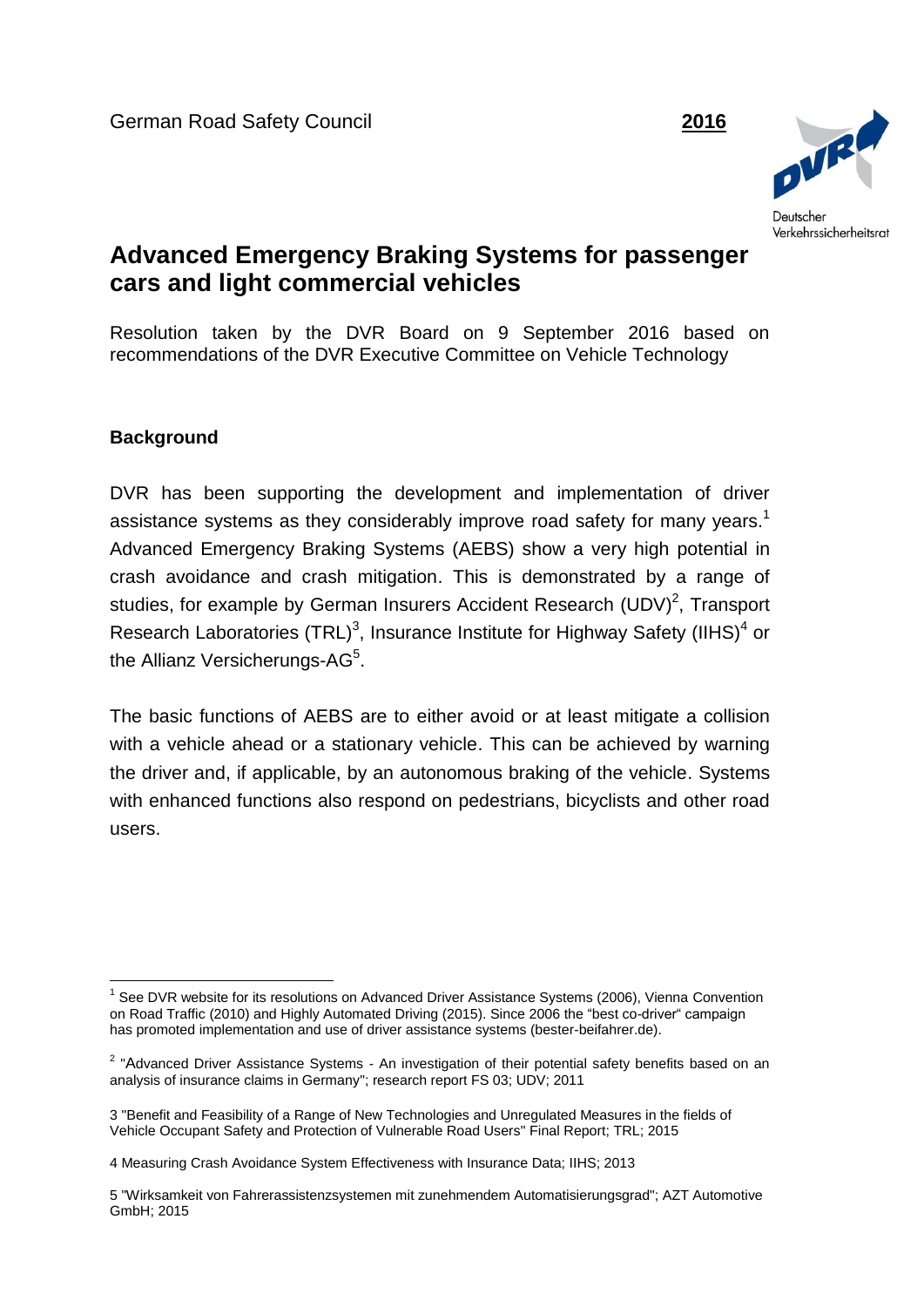The European "General Safety Regulation" (661/2009/EC) has already made the fitment with AEBS mandatory for commercial vehicles (with the exemption of category N1) as well as for buses and coaches. $^6$ 

Consumer initiatives, such as Euro  $NCAP<sup>7</sup>$ , already reward vehicles that offer AEBS as standard equipment. In particular, the 5 stars rating can only be achieved by car models which are extensively equipped with advanced driver assistance systems, such as e.g. AEBS.

According to a study by the German Automobile Club (ADAC) advanced emergency braking systems are already offered for about 85% of all passenger car models that are available in Germany.<sup>8</sup> DVR therefore assumes that there are no technical barriers preventing the implementation of AEBS in new vehicles in the future.

DVR estimates that recent AEBS, subject to their scope of operation, could prevent or mitigate about 20% to 40% of car-to-car accidents with injuries to persons if these systems were applied on a wide-scale. DVR therefore advocates the implementation of AEBS focusing on the basic functions (detection of vehicles) first. In a later phase, enhanced functions (detection of bicyclists and pedestrians) should also be considered.

The requirements gained from the real world accident occurrence must be considered when developing AEBS. This means that Advanced Emergency Braking Systems also need to be effective at higher speeds, for example on rural roads or motorways. The reduction of the vehicle's velocity has to be sufficient to substantially increase the crashworthiness compared to unbraked collisions.

In the framework of the "General Safety Regulation" the European Commission intends to gradually introduce mandatory equipment of passenger cars and light commercial vehicles in the European Union with AEBS from 2020 onwards.

**<sup>.</sup>** 6 Recommendations are considered in a separate DVR resolution. See DVR resolution "Empfehlungen zu Notbrems-Assistenzsystemen für Nutzfahrzeuge" (recommendations regarding AEBS for commercial vehicles); 2016.

<sup>&</sup>lt;sup>7</sup> European New Car Assessment Programme

<sup>&</sup>lt;sup>8</sup> ADAC Position zum Notbremsassistenten in Pkw und leichten Nutzfahrzeugen (position paper on AEBS for passenger cars and light commercial vehicles), 01-2016